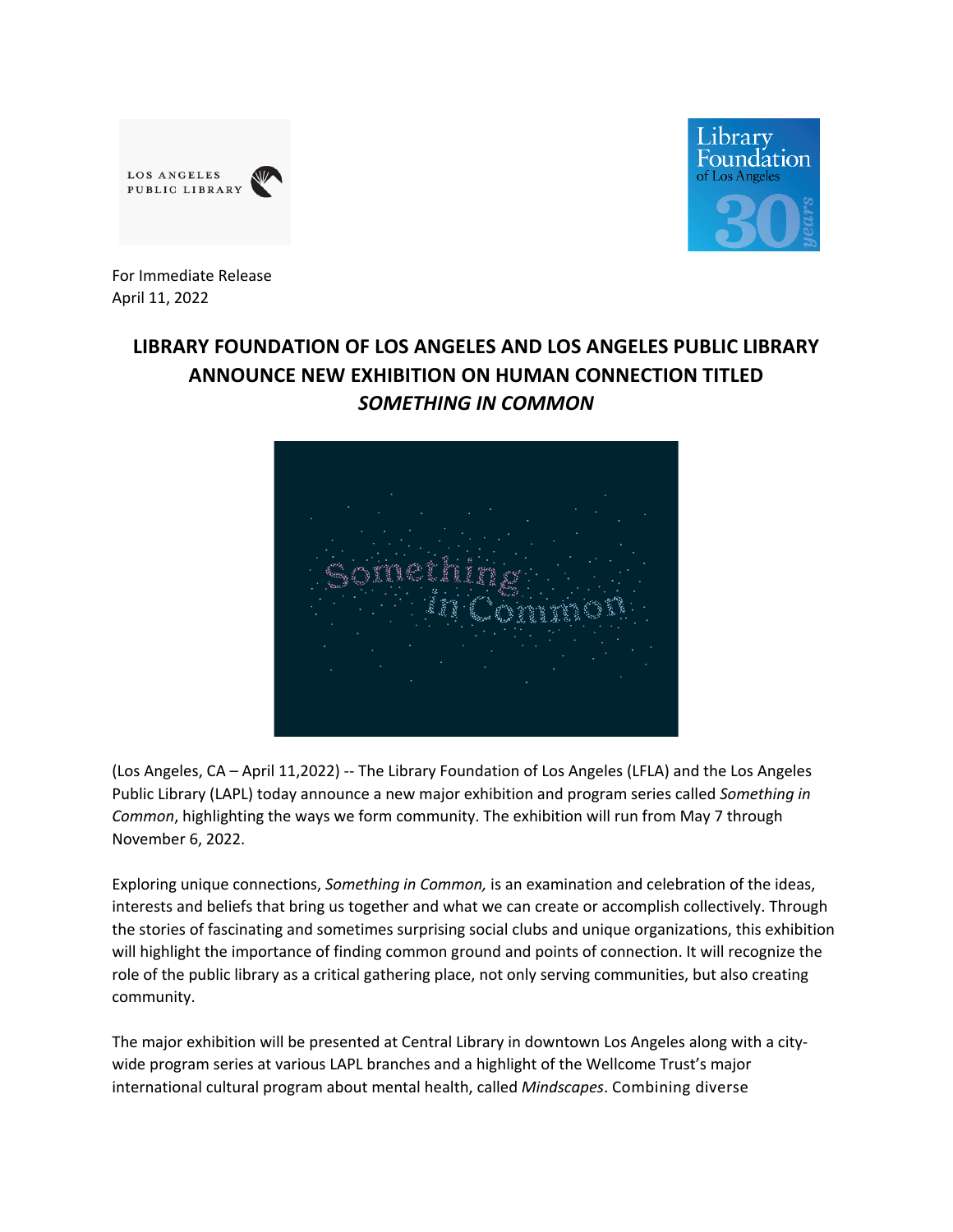perspectives and expertise, the Mindscapes program brings together culture, communities, policy, and research to reflect on how we understand, address and talk about mental health.

"Over the past two years, we have been forced to reconsider our relationship to public space, compelled to physically isolate ourselves, and left wondering how and when we can come back together," said Todd Lerew, the Library Foundation's Director of Special Projects. "The library has always served as a place of belonging and the sharing of ideas, and we hope the stories of the groups featured in this exhibition will inspire visitors to consider their own affiliations, where they find a sense of community, and the ways we can connect with others in a city as vast as Los Angeles."

Highlights of this wide-ranging exhibition will include:

- **Christine Wong Yap and** *Mindscapes*: we are commissioning new work by visual artist Christine Wong Yap that will celebrate the Los Angeles Public Library as a place of belonging by highlighting library-based clubs and groups such as the Persian Poetry Forum, Teen Councils, and Health Matters Book Club. Christine Wong Yap is a social practitioner whose work often explores dimensions of psychological wellbeing such as belonging, resilience, interdependence, and collaboration. This commission is organized in collaboration with Wellcome Trust and Christine Wong Yap as Artist-in-Residence At Large. It is part of *Mindscapes*, Wellcome's international cultural program about mental health.
- **The Los Angeles Black Underwater Explorers**: a SCUBA diving club dedicated to expanding access, knowledge, and enjoyment among African Americans in a sport where some had previously been made to feel they didn't belong.
- **The Feminist Center for Creative Work**: a membership-based organization that supports and promotes intersectional feminist artists and creatives, building community and a network of engagement and opportunity to share work and ideas.
- **The Baseball Reliquary**: a non-profit organization "dedicated to fostering an appreciation of American art and culture through the context of baseball history and to exploring the national pastime's unparalleled creative possibilities."
- **The Cloud Appreciation Society**: a group that brings together people who love the sky, with members in 120 countries around the world, all united in the belief that clouds are the most dynamic, evocative and poetic aspect of nature.
- **The Los Angeles Breakfast Club**: a storied club that has met on the edge of Griffith Park every Wednesday morning for the better part of a century, devoted to friendship and hospitality, and featuring rituals, lectures, performances, and sing-alongs to go with their ham and eggs.
- **South El Monte Arts Posse**: a collective of artists, writers, urban planners, educators, scholars, ecologists, swap meet vendors, and youth dedicated to engaging with the El Monte and South El Monte community through public history and arts-based projects.
- **LA Community Cookbook Archive:** a project by artist Suzanne Joskow, inviting interaction with a collection of hundreds of community cookbooks representing social organizations across Los Angeles County over the last 100 years.
- **Roller Pigeon Clubs**: organized groups, mostly men of color, dedicated to the uniquely acrobatic Birmingham Roller Pigeon, known for doing backflips while flying. Members of the roller clubs breed and raise these birds for competition, with many crediting the hobby for keeping them off the streets.